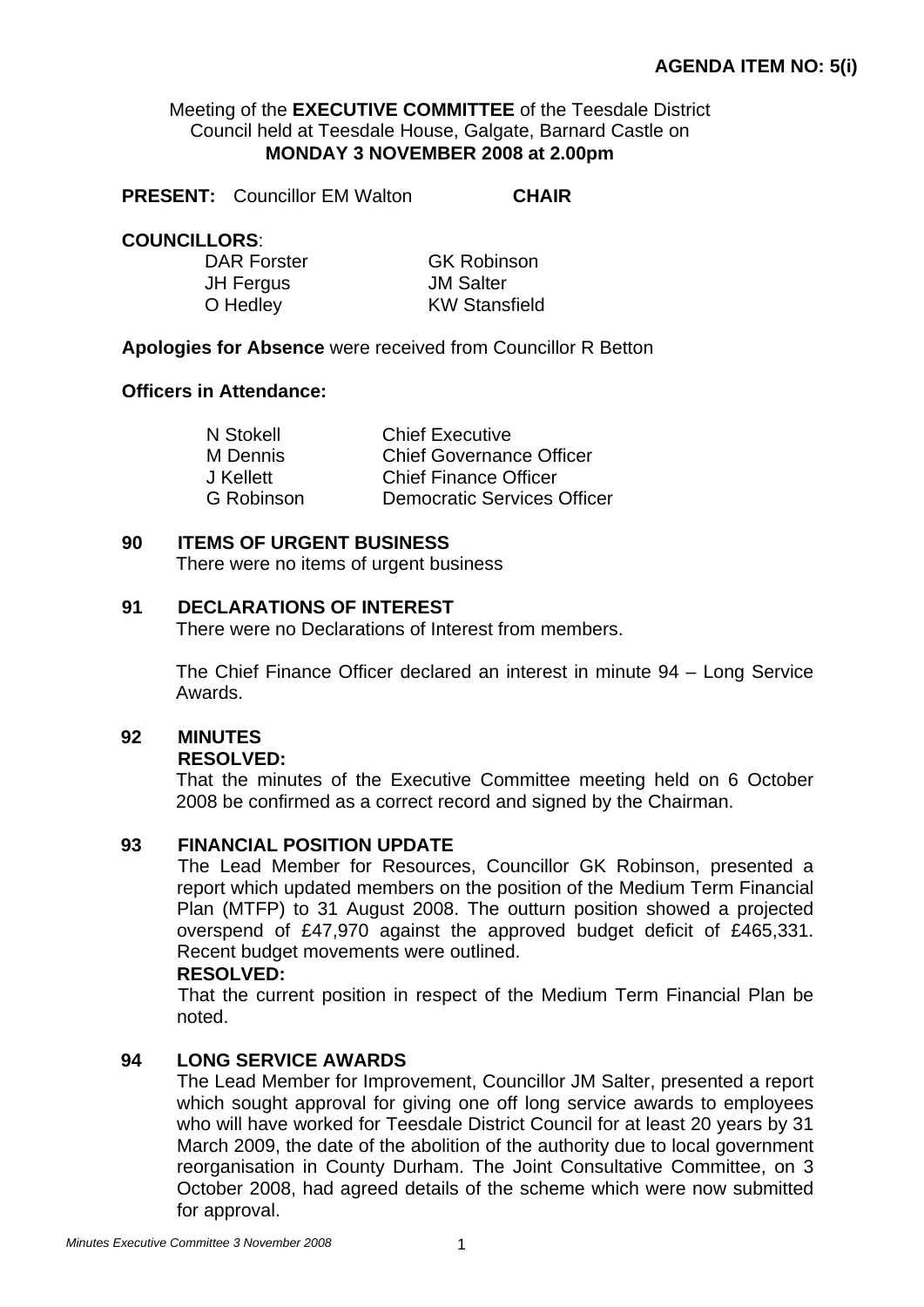## **RESOLVED:**

- (1) That the Joint Consultative Committee recommendations for long service awards, to take place in March 2009 be approved.
- (2) That the transfer of £1,000 from the contingency to fund the scheme, be approved.

## **95 COMMUNICATIONS QUARTERLY REPORT**

The Deputy Leader of the Council, Councillor EM Walton, reported on Community Engagement activity during the period July to September 2008. The Corporate PR and Consultation Manager would continue to keep members and officers informed on progress in this area.

## **RESOLVED:**

That the report be noted

## **96 STAINTON GROVE INDUSTRIAL ESTATE**

The Lead Member for Regeneration, Councillor JH Fergus, presented a report which sought approval for the early transfer of the management of Stainton Grove Industrial Estate and other miscellaneous sites to Durham County Council, in advance of local government reorganisation. The County Council would undertake a management and consultancy role for a fee of £4,500.

## **RESOLVED:**

That the management role of Stainton Grove Industrial Estate and other miscellaneous sites be undertaken by Durham County Council.

## **97 FORWARD PLAN**

The Committee considered the current forward plan **RESOLVED***:* 

That the forward plan be noted.

## **98 EXCLUSION OF THE PUBLIC**  *RESOLVED:*

'*That under Section 100A(4) of the Local Government Act 1972, the public be excluded from the meeting for the following items of business, minute 99 and 100 ,on the grounds that they involve the likely disclosure of exempt information as detailed in paragraphs 1, 2 and 3 of Part 1, Schedule 12A of the said Act.'* 

## **99 HOUSING BENEFIT WRITE OFF**

The Lead Member for Resources, Councillor GK Robinson, presented a report which detailed an amount of housing benefit overpayment that is not considered recoverable.

## **RESOLVED:**

That the amount of housing benefit overpayment, as detailed in paragraph 5 of the report, be written off.

## **100 COUNCIL TAX WRITE OFF**

The Lead Member for Resources, Councillor GK Robinson, presented a report which detailed an amount of council tax that is not considered recoverable.

## **RESOLVED:**

That the amount of Council Tax, as detailed in the appendix to the report, be written off.